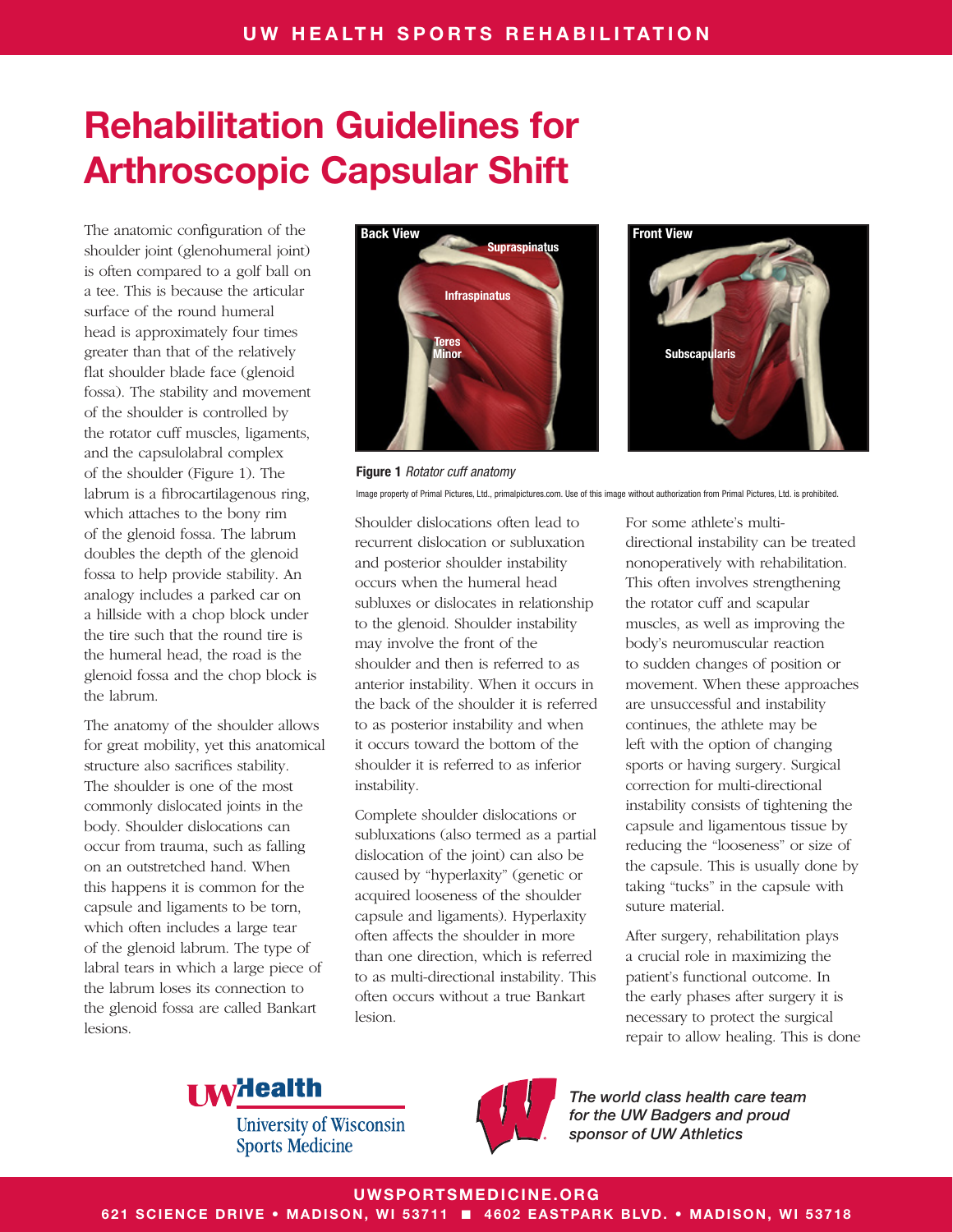by only allowing the patient to move the shoulder through certain ranges of motion and wear a sling most of the time that they are not doing rehabilitation exercises. The range of motion restrictions can be seen in Phase I below. The rehabilitation

guidelines are presented in a criterion based progression. General time frames are given for reference to the average, but individual patients will progress at different rates depending on their age, associated injuries, preinjury health status, rehab compliance and injury severity. Specific time frames, restrictions and precautions may also be given to protect healing tissues and the surgical repair/ reconstruction.

| <b>Appointments</b>                   | • Rehabilitation appointments begin 7-14 days after surgery and occur<br>1-2 times per week                                                                                                              |
|---------------------------------------|----------------------------------------------------------------------------------------------------------------------------------------------------------------------------------------------------------|
| <b>Rehabilitation Goals</b>           | • Protection of the post-surgical shoulder<br>• Activation of the stabilizing muscles of the gleno-humeral and scapulo-thoracic<br>joints                                                                |
| <b>Precautions</b>                    | • Sling immobilization required for soft tissue healing for 6 weeks post-operatively.<br>Remove sling during post-operative week 6 in safe environments and wean totally<br>during post-operative week 7 |
|                                       | • Hypersensitivity in axillary nerve distribution is a common occurrence                                                                                                                                 |
|                                       | <b>Range of Motion (ROM) guidelines</b>                                                                                                                                                                  |
|                                       | • ROM should progress gradually to avoid stretching out the repaired tissues                                                                                                                             |
|                                       | • No shoulder internal rotation (IR) past neutral for post-operative weeks 1-6 and no<br>shoulder internal rotation with abduction for post-operative weeks 1-8 to protect<br>repaired tissues           |
|                                       | • Week 1: No shoulder ROM; continuous use of sling except for elbow and wrist<br>active ROM; neck active ROM and ball squeeze                                                                            |
|                                       | • Weeks 2 and 3: Shoulder flexion and abduction to 90° with shoulder external<br>rotation (ER) in neutral to 10°                                                                                         |
|                                       | • Weeks 4 and 5: Shoulder flexion and abduction to 140° with shoulder ER in neutral<br>to $30^\circ$                                                                                                     |
|                                       | • Week 6: Shoulder flexion and abduction to 180° with shoulder ER in neutral to 50°                                                                                                                      |
|                                       | • No shoulder ER with abduction for 6 weeks to protect repaired tissues                                                                                                                                  |
| <b>Suggested Therapeutic Exercise</b> | • Begin at 10 days post-operatively: sub-maximal, pain free shoulder isometrics<br>at patient's side for shoulder IR and ER, flexion and extension and abduction and<br>adduction                        |
|                                       | • Passive ROM and active assistive ROM for shoulder flexion and extension, as well<br>as abduction and adduction with progression to active ROM at week 6                                                |
|                                       | • Hand gripping                                                                                                                                                                                          |
|                                       | • Elbow, forearm and wrist active ROM                                                                                                                                                                    |
|                                       | • Cervical spine and scapular active ROM                                                                                                                                                                 |
|                                       | • Desensitization techniques for axillary nerve distribution                                                                                                                                             |
|                                       | • Postural exercises                                                                                                                                                                                     |

#### PHASE I (surgery to 6 weeks after surgery)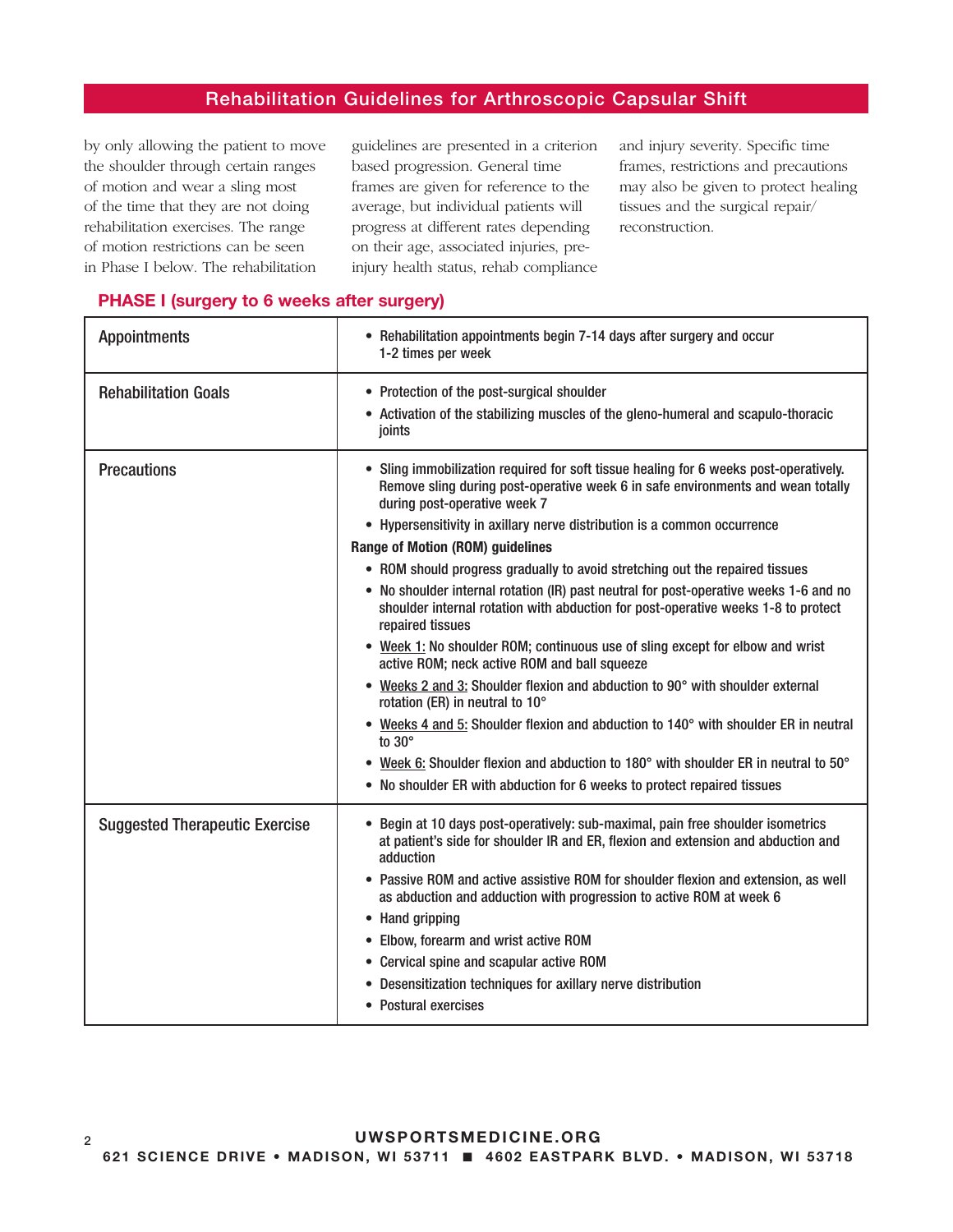| <b>Cardiovascular Exercise</b> | • Walking, stationary bike - sling on<br>• Avoid running and jumping due to the distractive forces that can occur at landing<br>• No treadmill                      |
|--------------------------------|---------------------------------------------------------------------------------------------------------------------------------------------------------------------|
| <b>Progression Criteria</b>    | • Full active ROM for shoulder flexion and abduction<br>• Normal (5/5) shoulder IR and ER strength at 0° abduction<br>• Negative apprehension and impingement signs |

## PHASE II (begin after meeting Phase I criteria, usually 6 weeks after surgery)

| <b>Appointments</b>                   | • Rehabilitation appointments occur once every 1-2 weeks                                                                                                                                                                                                                                                                                                                                                                                                                                                                                                                                                                                                                                                                                                                                                                    |
|---------------------------------------|-----------------------------------------------------------------------------------------------------------------------------------------------------------------------------------------------------------------------------------------------------------------------------------------------------------------------------------------------------------------------------------------------------------------------------------------------------------------------------------------------------------------------------------------------------------------------------------------------------------------------------------------------------------------------------------------------------------------------------------------------------------------------------------------------------------------------------|
| <b>Rehabilitation Goals</b>           | • Full shoulder active ROM in all cardinal planes except ER in abducted positions -<br>this should stay limited to $~50^{\circ}$ of shoulder abduction<br>• Progress shoulder external rotation ROM in abduction to 60° gradually to prevent<br>overstressing the repaired anterior tissues of the shoulder<br>• At 8 weeks post-operatively, begin normalizing shoulder IR to other side,<br>gradually and with appropriate end feel; keep in mind that if the initial problem<br>was posterior instability, regaining shoulder IR should be done gradually with an<br>emphasis on active ROM and with appropriate joint position and stability<br>• Strengthen shoulder and scapular stabilizers in protected position<br>$(0-45^\circ$ abduction)<br>• Begin proprioceptive and dynamic neuromuscular control retraining |
| <b>Precautions</b>                    | • Avoid passive and forceful movements into shoulder ER, extension and horizontal<br>abduction                                                                                                                                                                                                                                                                                                                                                                                                                                                                                                                                                                                                                                                                                                                              |
| <b>Suggested Therapeutic Exercise</b> | • Active assistive and active ROM in all cardinal planes while assessing scapular<br>rhythm<br>• Rotator cuff strengthening in non-provocative positions with the shoulder in 0-45°<br>abduction<br>• Scapular strengthening and dynamic neuromuscular control<br>• Cervical spine and scapular active ROM<br>• Postural exercises<br>• Core strengthening                                                                                                                                                                                                                                                                                                                                                                                                                                                                  |
| <b>Cardiovascular Exercise</b>        | • Walking, stationary bike, Stairmaster are ok<br>• No swimming or treadmill<br>• Avoid running and jumping until the athlete has full rotator cuff strength in a<br>neutral position due to the distractive forces that can occur at landing                                                                                                                                                                                                                                                                                                                                                                                                                                                                                                                                                                               |
| <b>Progression Criteria</b>           | • Full active ROM in all cardinal planes except shoulder ER in abducted positions -<br>this should stay limited to $~60^{\circ}$ shoulder abduction<br>• Negative shoulder apprehension and impingement signs<br>• Normal (5/5) shoulder IR and ER strength at 45° shoulder abduction                                                                                                                                                                                                                                                                                                                                                                                                                                                                                                                                       |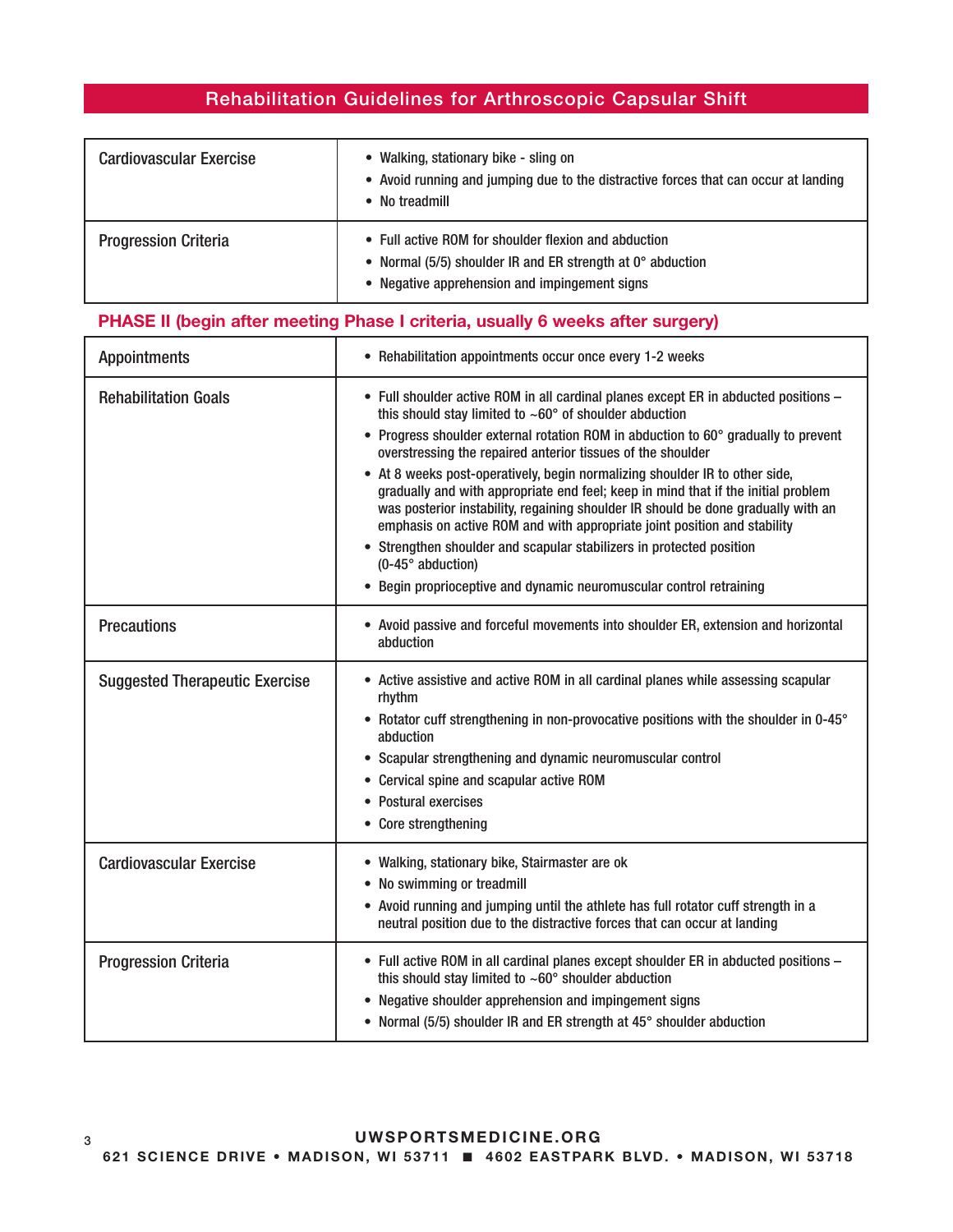# Appointments **•** Rehabilitation appointments occur once every 2-3 weeks Rehabilitation Goals **•** Full active ROM in all cardinal planes with normal scapulo-humeral movement • Normal (5/5) rotator cuff strength at 90° shoulder abduction in the scapular plane • Normal (5/5) peri-scapular strength **Precautions** • All exercises and activities to remain non-provocative with low to medium velocity • Avoid activities where there is a higher risk for falling or outside forces to be applied to the arm • No swimming, throwing or sports Suggested Therapeutic Exercise | Motion • Gradually progress shoulder ER ROM with shoulder abduction to 90°, focusing primarily on active motion Strength and Stabilization • Shoulder flexion in prone; shoulder horizontal abduction in prone; full can exercise and D1 and D2 diagonals in standing • Resistive tubing, cable column and dumbbell exercise with light resistance and high repetitions with shoulder IR and ER in 90° shoulder abduction; rowing is ok too • Balance board in push-up position (with RS); prone Swiss ball walk-outs; rapid alternating movements in supine D2 diagonal and closed kinetic chain stabilization with narrow base of support Cardiovascular Exercise • Walking, biking, StairMaster and running are ok if the patient has met Phase II criteria • No swimming **Progression Criteria** • Patient may progress to Phase IV if they have met the above stated goals and have no shoulder apprehension or impingement signs

#### PHASE III (begin after meeting Phase II criteria, usually 12 weeks after surgery)

#### PHASE IV (begin after meeting Phase III criteria, usually 15 weeks after surgery)

| <b>Appointments</b>         | • Rehabilitation appointments occur once every 2-4 weeks                                                                                                                                                                                                                     |
|-----------------------------|------------------------------------------------------------------------------------------------------------------------------------------------------------------------------------------------------------------------------------------------------------------------------|
| <b>Rehabilitation Goals</b> | • Patient to demonstrate shoulder stability with higher velocity movements and<br>change of direction movements<br>• Normal (5/5) rotator cuff strength with multiple repetition testing at 90° shoulder<br>abduction in the scapular plane<br>• Full multi-plane active ROM |
| <b>Precautions</b>          | • Progress gradually into provocative exercises by beginning with low velocity and<br>known movement patterns                                                                                                                                                                |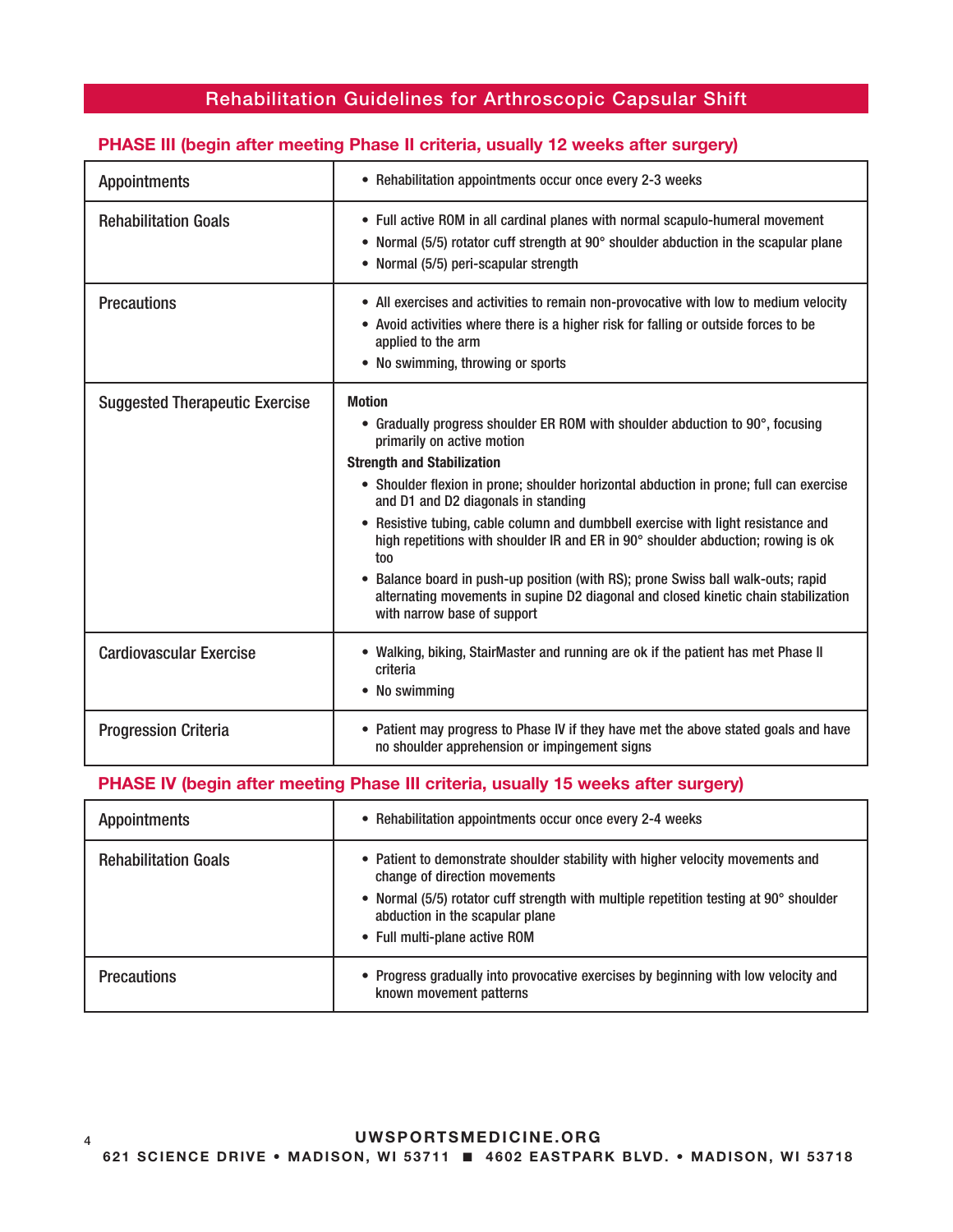| <b>Suggested Therapeutic Exercise</b> | <b>Motion</b><br>• Active ROM exercises to regain full functional shoulder ROM<br><b>Strength and Stabilization</b><br>• Dumbbell and medicine ball exercises that incorporate trunk rotation and control<br>with rotator cuff strengthening at 90° shoulder abduction; begin working towards<br>more functional activities by emphasizing core and hip strength and control with<br>shoulder exercises<br>• Resistive tubing, cable column, and dumbbell exercises with shoulder IR and ER in<br>90° shoulder abduction; rowing is ok too<br>• Higher velocity strengthening and control, such as inertial, plyometrics and rapid<br>resistive tubing drills; plyometrics should start with 2 hands below shoulder height<br>and progress to overhead, then back to below shoulder with one hand, progressing<br>again to overhead |
|---------------------------------------|-------------------------------------------------------------------------------------------------------------------------------------------------------------------------------------------------------------------------------------------------------------------------------------------------------------------------------------------------------------------------------------------------------------------------------------------------------------------------------------------------------------------------------------------------------------------------------------------------------------------------------------------------------------------------------------------------------------------------------------------------------------------------------------------------------------------------------------|
| <b>Cardiovascular Exercise</b>        | Walking, biking, StairMaster and running are ok if the patient has met Phase II<br>criteria<br>• No swimming                                                                                                                                                                                                                                                                                                                                                                                                                                                                                                                                                                                                                                                                                                                        |
| <b>Progression Criteria</b>           | • Patient may progress to Phase V if they have met the above stated goals and have<br>no shoulder apprehension or impingement signs                                                                                                                                                                                                                                                                                                                                                                                                                                                                                                                                                                                                                                                                                                 |

## PHASE V (begin after meeting Phase IV criteria, usually 20 weeks after surgery)

| <b>Appointments</b>                   | • Rehabilitation appointments occur once every 2-4 weeks                                                                                                                                                                                                                                                                                                                                                                                                                                                                                                                                                                                                 |
|---------------------------------------|----------------------------------------------------------------------------------------------------------------------------------------------------------------------------------------------------------------------------------------------------------------------------------------------------------------------------------------------------------------------------------------------------------------------------------------------------------------------------------------------------------------------------------------------------------------------------------------------------------------------------------------------------------|
| <b>Rehabilitation Goals</b>           | • Patient to demonstrate shoulder stability with higher velocity movements and<br>change of direction movements that replicate sport specific patterns, including<br>swimming, throwing, etc.<br>• No shoulder apprehension or instability with high velocity overhead movements<br>Improve core and hip strength and mobility to eliminate any compensatory<br>٠<br>stresses to the shoulder<br>• Work capacity cardiovascular endurance for specific work/sport demands                                                                                                                                                                                |
| <b>Precautions</b>                    | • Progress gradually into sport specific movement patterns                                                                                                                                                                                                                                                                                                                                                                                                                                                                                                                                                                                               |
| <b>Suggested Therapeutic Exercise</b> | <b>Motion</b><br>• Assess the whole upper quarter to assess for muscle imbalances that could lead to<br>compensatory or abnormal motion at the shoulder<br><b>Strength and Stabilization</b><br>• Dumbbell and medicine ball exercises that incorporate trunk rotation and control<br>with rotator cuff strengthening at 90° shoulder abduction and higher velocities;<br>begin working towards more sport specific activities<br>• Initiate throwing, swimming or overhead racquet program depending on the<br>athlete's sport<br>• High velocity strengthening and dynamic control, such as inertial, plyometrics and<br>rapid resistive tubing drills |